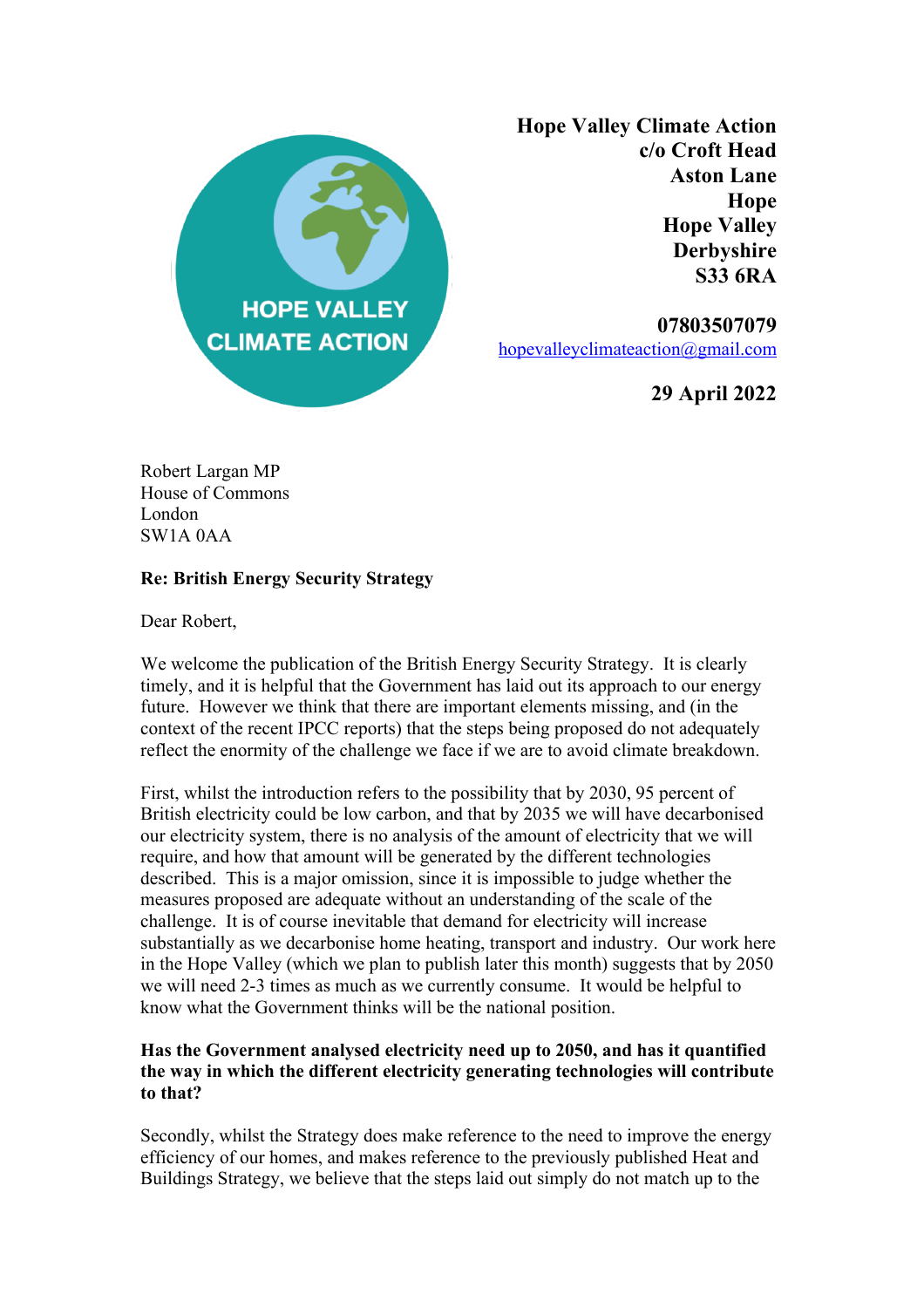scale of the need and the urgency of the situation. The UK has nearly 29 million homes, and the oldest housing stock in Europe. More than half were built before 1965, 20% before 1919. 65% are owner occupied. This means that we have to do more than any other European country to eliminate emissions from our homes. In this context 'improving up to 500,000 homes' is simply inadequate.

Two specific issues which we believe urgently need to be addressed are the financing of energy upgrades by home owners, and the need to increase the number of contractors who are available to undertake the work.

## **What steps are the Government going to take to support home owners with the costs of retrofitting insulation, including grants for those who cannot afford to extend their mortgages?**

## **What steps are the Government taking to increase the supply of assessors and contractors who are properly trained and available to carry out retrofit work?**

Thirdly, we are dismayed by the stance being taken on oil and gas. As the recent Tyndall Centre analysis, and others, have made clear, we cannot afford globally to develop any new oil or gas production if we are to constrain global temperature rises to below 1.5 degrees. We are therefore strongly opposed to any proposed new offshore or onshore fossil fuel developments, including fracking.

Fourthly, we welcome the recognition that the current electricity distribution system, and the management thereof, is not fit for purpose. Our local analysis has confirmed what others have found elsewhere, that grid connections for renewable energy installations are (under current arrangements) prohibitively expensive, and that there is currently no incentive for the Distribution Network Operators to invest in capacity. This is one of the issues that is addressed by the Local Electricity Bill, currently before Parliament. Our understanding is that at a recent meeting between Greg Hands MP, Energy Minister, and the cross party co-sponsors of the Bill there was a recognition that there is significant common ground between Government and the proposals in the Bill, and that officials are now working on ways in which the changes set out in the Bill can be implemented.

#### **Please will you add your support to the proposals laid out in the Bill, and write to the Energy Minister to encourage him in his efforts to implement them?**

Finally, we welcome the commitment to increased generation of electricity from renewables. This is clearly the way forward, for environmental, financial and geopolitical reasons. However we are extremely disappointed by the failure to be more ambitious regarding onshore wind. This is the fastest and cheapest way to generate renewable electricity. Public opinion supports its development, as shown both by national opinion polls as well as our own local surveying of residents' and visitors' opinions here in the Peak District. At the moment we have the absurdly undemocratic situation where one single objector can prevent an onshore wind development.

The commitment to '*consult this year on developing local partnerships for a limited number of supportive communities who wish to host new onshore wind infrastructure in return for benefits, including lower energy bills. The consultation will consider how clear support can be demonstrated by local communities, local authorities and MPs*.' reads to us like deferring difficult decisions, at a time when bold and urgent action is needed.